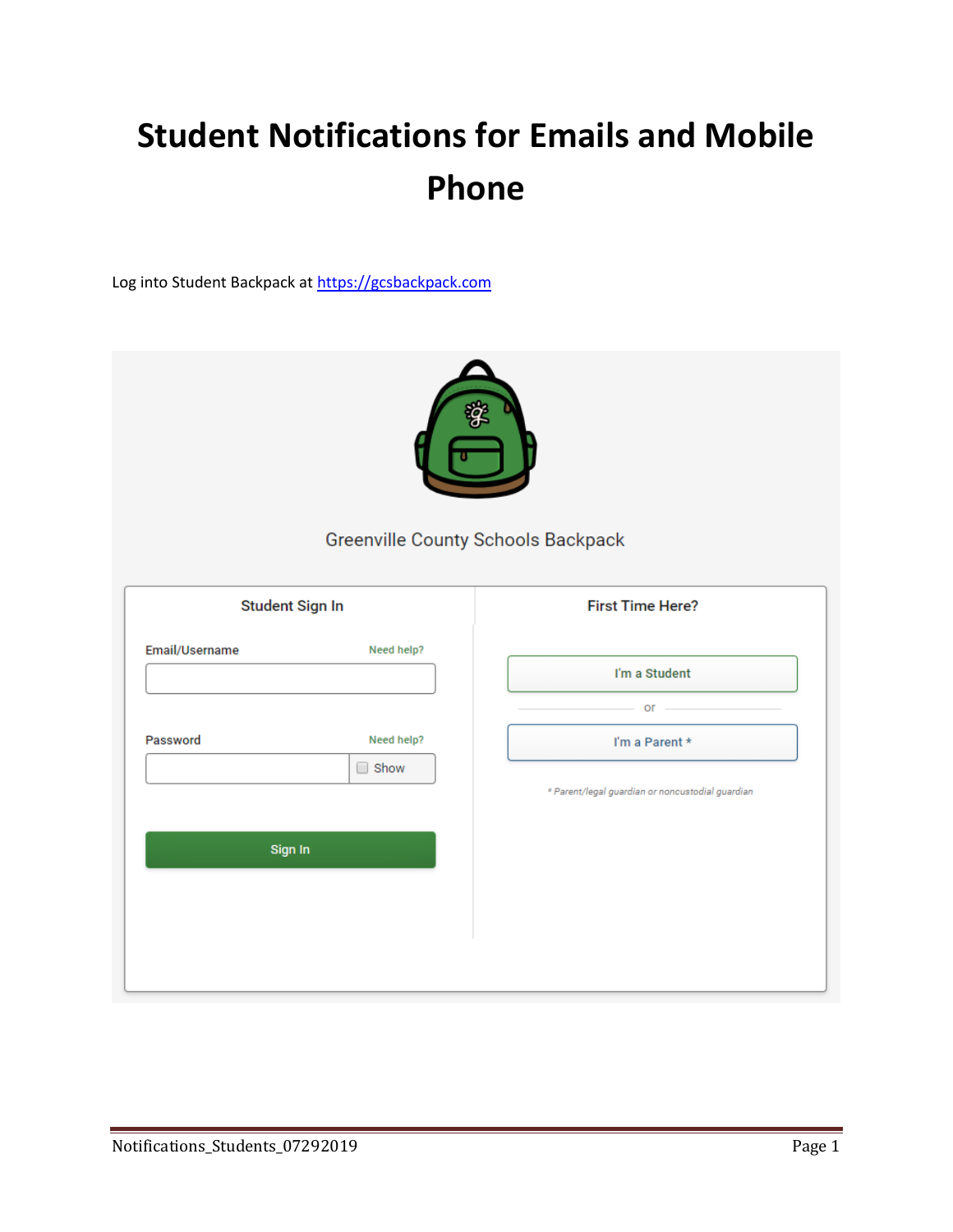

Click the Cog Wheel in the top right hand corner. This will take you to the My Account

Settings screen.

| My Account Settings |               |                      |                     |
|---------------------|---------------|----------------------|---------------------|
| <b>Security</b>     | <b>Emails</b> | <b>Notifications</b> | <b>Mobile Phone</b> |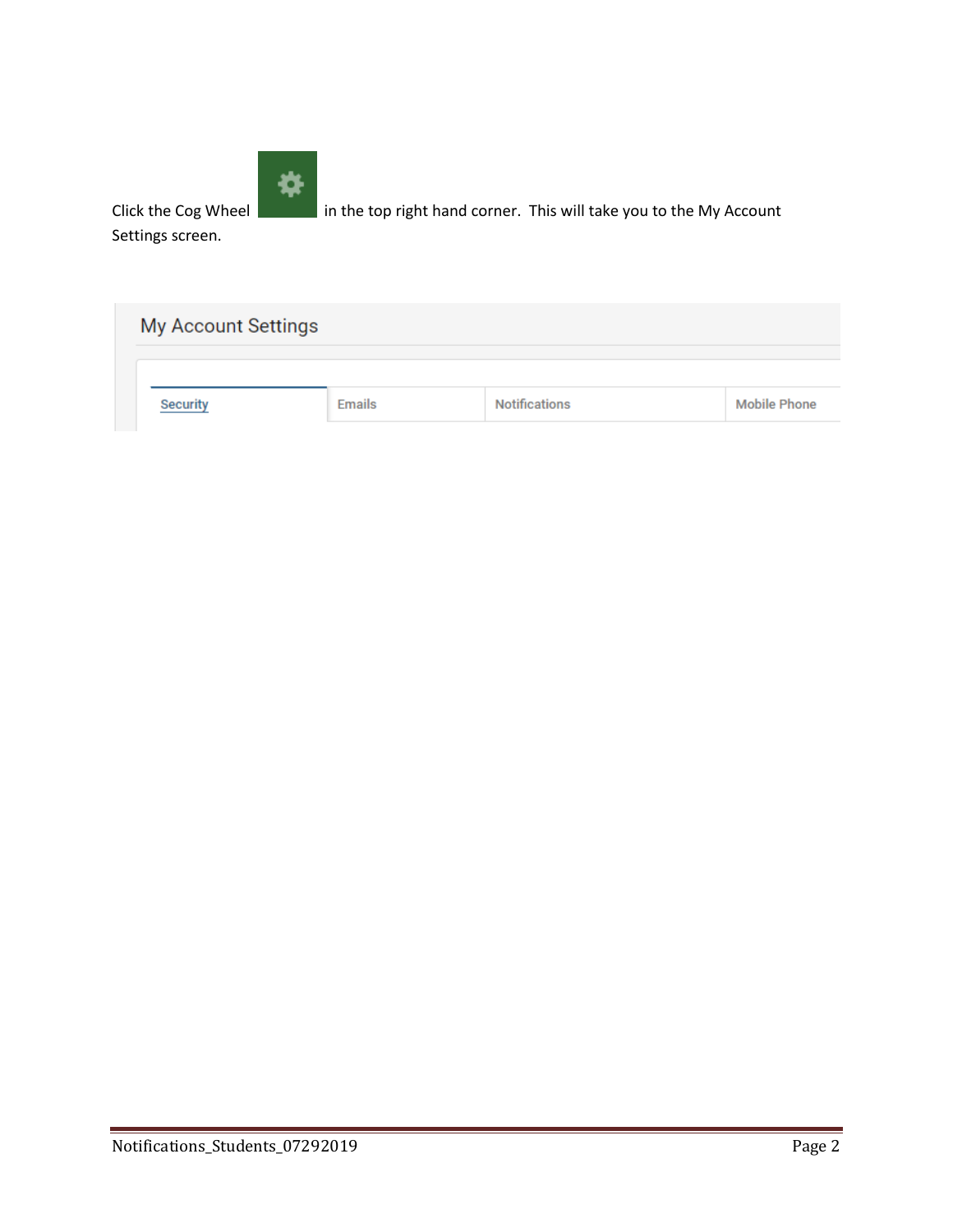# You can add another email address to have your Notifications sent to for you.

| Security                           | <b>Emails</b>                                                               |          | <b>Notifications</b>                                                                                                                                                                                                                                                                                                                                                                                                                        | Mobile Phone |
|------------------------------------|-----------------------------------------------------------------------------|----------|---------------------------------------------------------------------------------------------------------------------------------------------------------------------------------------------------------------------------------------------------------------------------------------------------------------------------------------------------------------------------------------------------------------------------------------------|--------------|
| Manage Email Addresses             |                                                                             |          |                                                                                                                                                                                                                                                                                                                                                                                                                                             |              |
|                                    | and password or with an associated email address that you may add yourself. |          | Backpack allows you to sign in with either your Greenville County Schools (GCS) District provided username                                                                                                                                                                                                                                                                                                                                  |              |
|                                    |                                                                             |          |                                                                                                                                                                                                                                                                                                                                                                                                                                             |              |
|                                    | <b>Greenville County School District Email Address:</b>                     |          |                                                                                                                                                                                                                                                                                                                                                                                                                                             |              |
|                                    | jtests9999@greenvilleschools.us                                             |          |                                                                                                                                                                                                                                                                                                                                                                                                                                             |              |
|                                    |                                                                             |          |                                                                                                                                                                                                                                                                                                                                                                                                                                             |              |
| <b>Associated Email Addresses:</b> |                                                                             |          |                                                                                                                                                                                                                                                                                                                                                                                                                                             |              |
|                                    |                                                                             |          | You can use other email addresses to sign in to your backpack account, recover your password, and receive<br>notifications. Other email addresses can only be associated with one backpack account at a time. Only the<br>associated email address marked as "Sign In" may be used to sign in to your backpack account (in addition to<br>your GCS district account). Emails unverified for 48 hours or more will be removed automatically. |              |
|                                    |                                                                             |          |                                                                                                                                                                                                                                                                                                                                                                                                                                             |              |
| Email                              |                                                                             | Status   | Sign In?                                                                                                                                                                                                                                                                                                                                                                                                                                    |              |
| AdditionalEmail@gcsetsdev.com      |                                                                             | Verified |                                                                                                                                                                                                                                                                                                                                                                                                                                             | 侖            |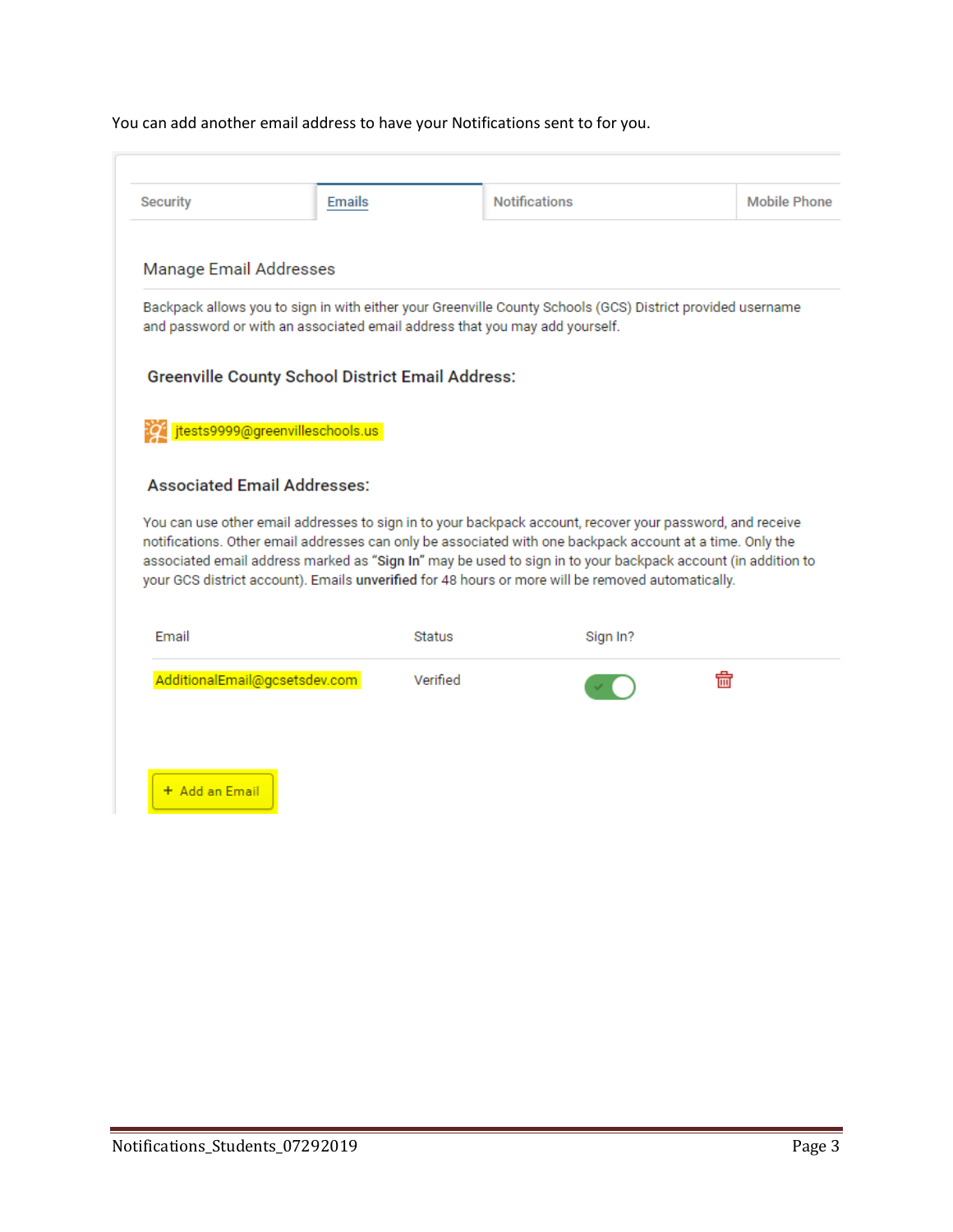When you click on the "Add an Email", you will be taken to a new screen where you can enter another email address and then click the **green** "Add Email" button.

Add an Email Address to your Account

Associate a new Email Address

Enter email address

Adding an associated email requires you to first confirm it by clicking on a link in a verification email we will send to you aftering you click "Add Email" below.

Cancel

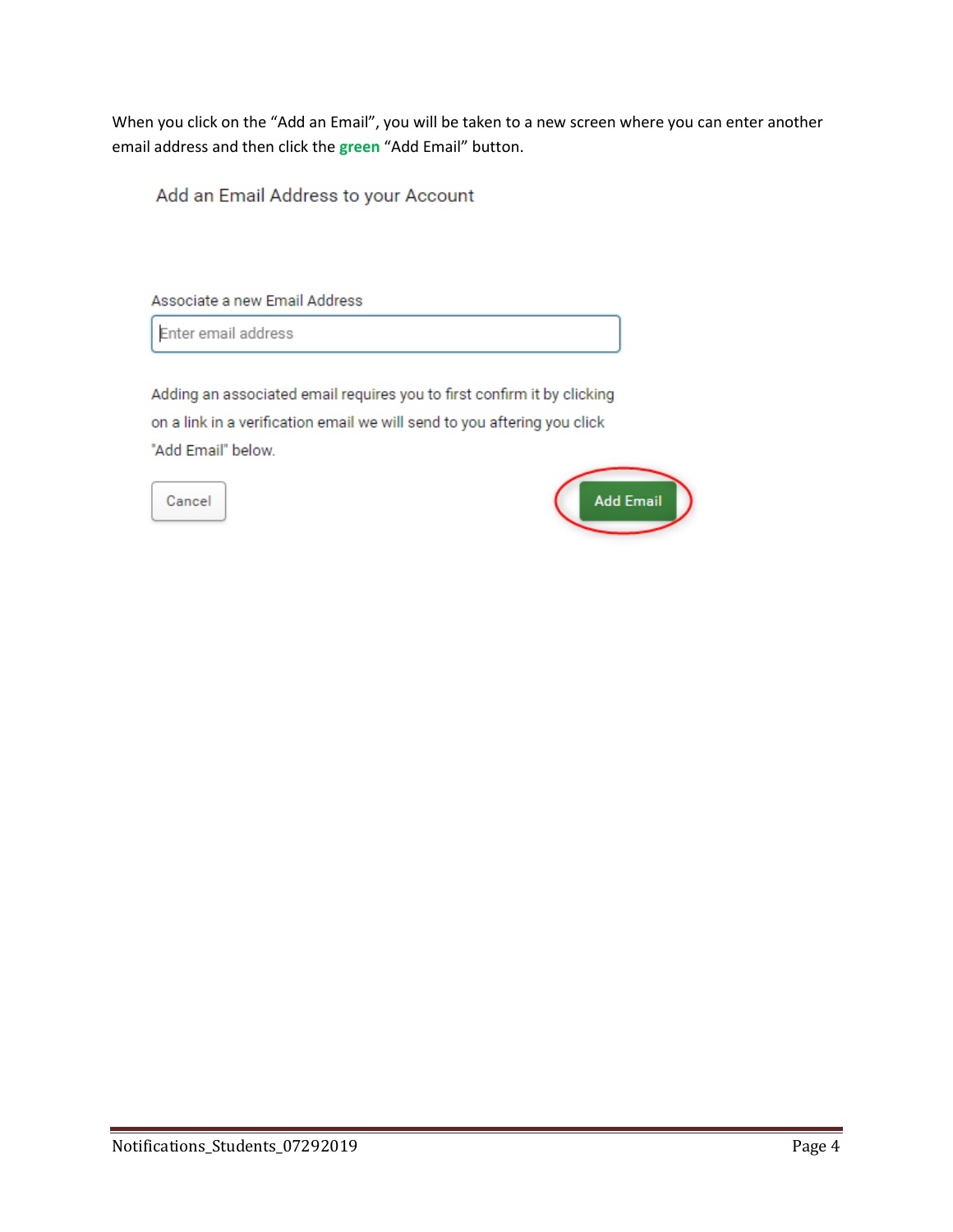Click on the Mobile Phone tab. If you have already added a Mobile Phone Number,you will see it on this screen. If you want to add another Phone Number, click the Edit button.

| Security                    | Emails                                                                                                 | <b>Notifications</b> | <b>Mobile Phone</b> |
|-----------------------------|--------------------------------------------------------------------------------------------------------|----------------------|---------------------|
| Mobile Phone Settings       |                                                                                                        |                      |                     |
|                             |                                                                                                        |                      |                     |
|                             | Your Mobile Phone Number will only be used for Greenville County Schools related communication, unless |                      |                     |
|                             | you have also entered this same number for your recovery mobile phone #.                               |                      |                     |
| Mobile Phone $# \checkmark$ |                                                                                                        |                      |                     |
| (864) 355-1234              |                                                                                                        |                      | Edit                |
| <b>Mobile Provider</b>      |                                                                                                        |                      |                     |

Please note: To select what Notifications you wish to send to your Mobile Phone, please go to the Notifications tab.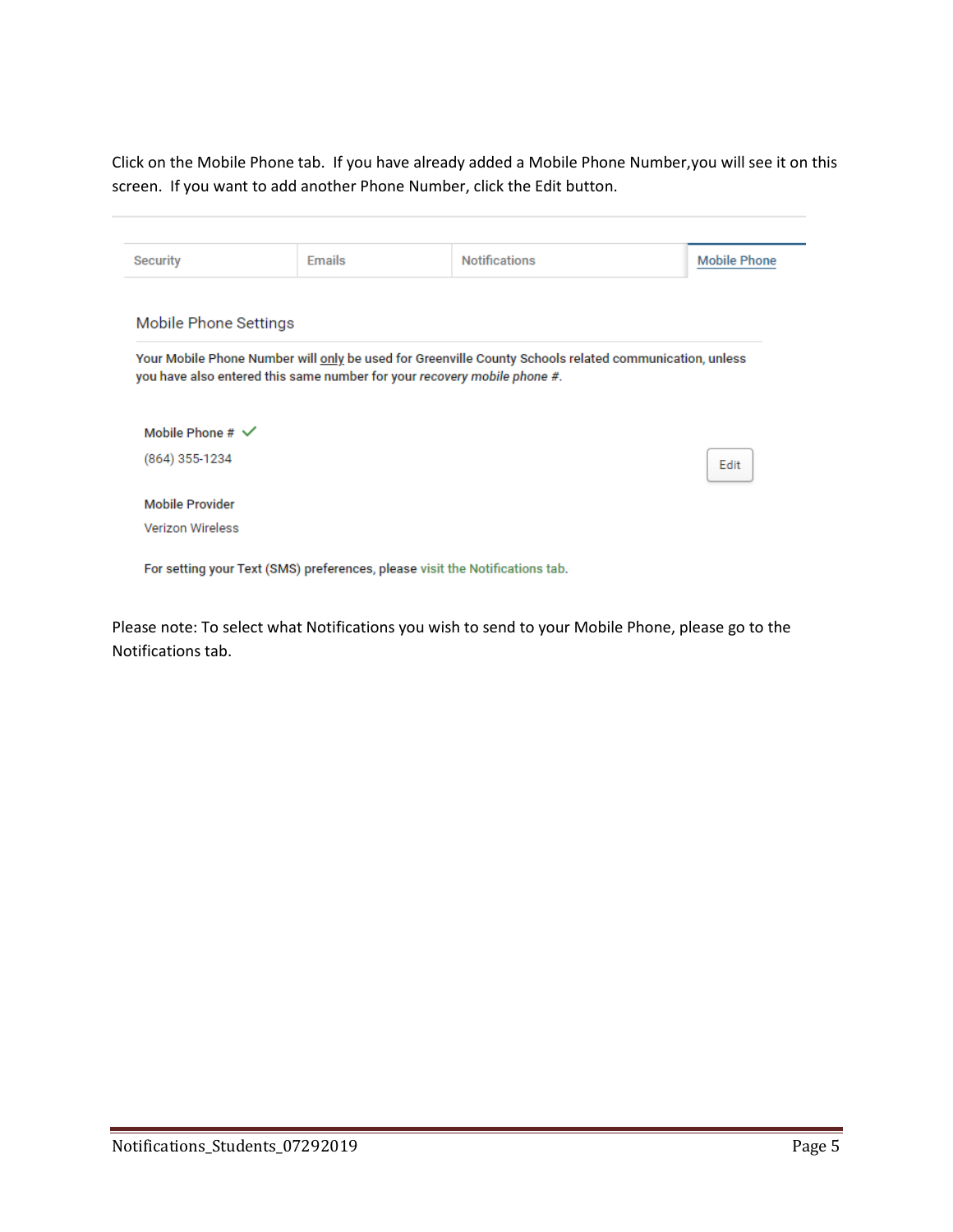## Once you click Edit button, you will see this screen.

## **Mobile Phone Number**

(864) 355-1234

## **Mobile Provider**

Note: If your mobile provider is not listed, then at this time backpack does not support sending text (SMS) messages to your mobile phone number.

| Alltel                                | AT&T                    |
|---------------------------------------|-------------------------|
| <b>Boost Mobile</b>                   | <b>Cricket Wireless</b> |
| Google Project Fi                     | <b>MetroPCS</b>         |
| <b>Republic Wireless</b>              | Sprint                  |
| <b>T-Mobile</b>                       | <b>U.S. Cellular</b>    |
| <b>Verizon Wireless</b>               | Virgin Mobile           |
| <b>Not Listed</b>                     |                         |
| Cancel<br><b>Save Mobile Settings</b> |                         |

Enter your mobile number and select Mobile Provider and click the **green** Save button.